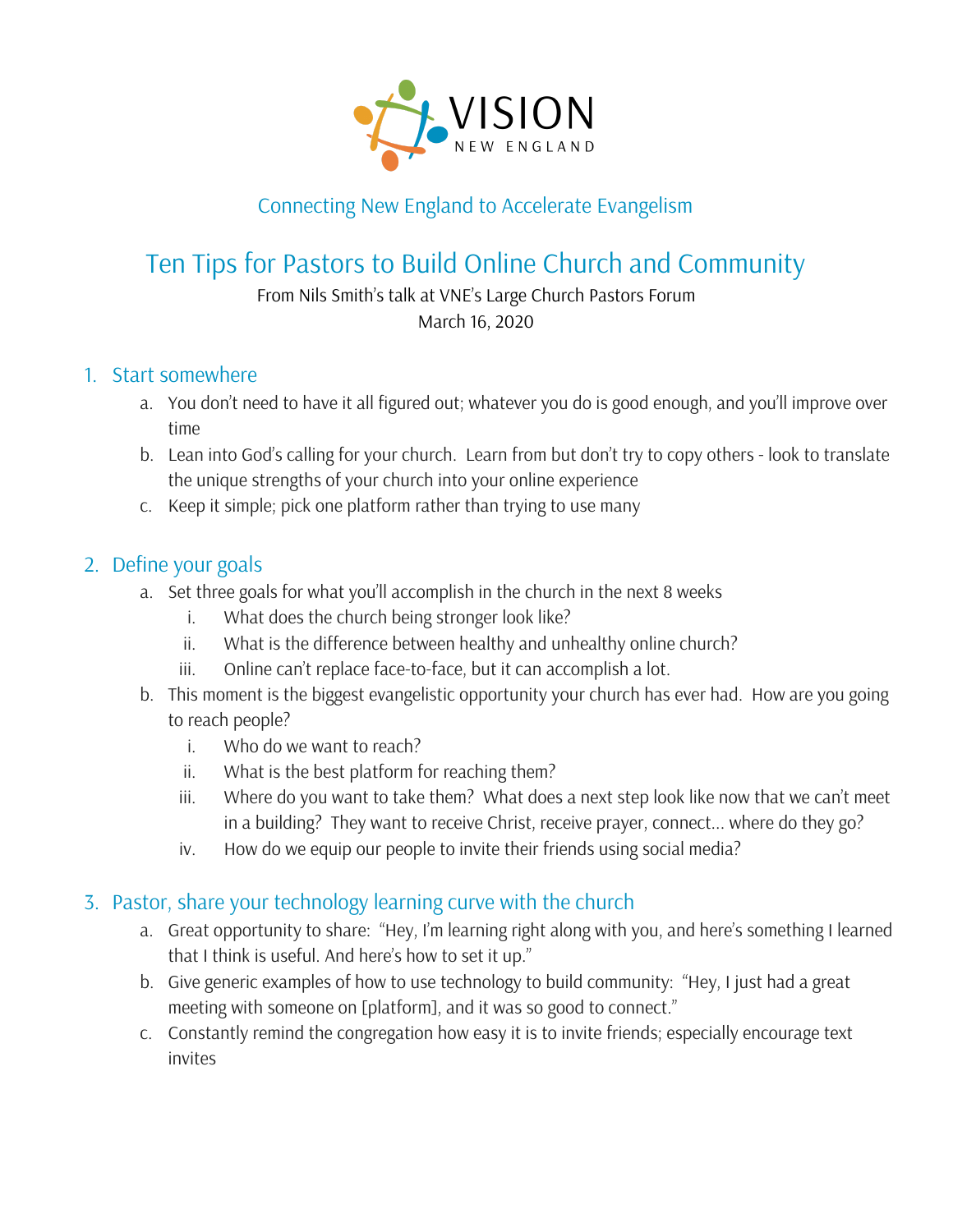

## Connecting New England to Accelerate Evangelism

### 4. Identify what platform you will use

- a. Churchonline Can have up and running in an hour
	- i. Has good chat wall, can share sermon notes
- b. Facebook Live is sometimes best as a first step
	- i. FB page is the front porch/intro to your church
	- ii. FB group is where you go deeper/build community
- c. YouTube Live
	- i. Long term probably the most significant platform for video distribution
	- ii. It is the future of television
	- iii. Post content to YouTube afterwards people are doing on-demand listening; impact of message is exponential
- d. Zoom recommended for online small groups
	- i. Pro account will cost \$15/month
	- ii. "Room" can hold up to 50 people
	- iii. Need a separate account if two groups want to meet at the same time

#### 5. Be wise in building your social media team

- a. Don't need a huge team, just a wise one
- b. Pair up a life-savvy 70 year old and a tech/social media-savvy 17 year old

#### 6. Create and share out microcontent

- a. Examples
	- i. 30-second video clips
	- ii. Graphic memes that pulls a quote out of the message
	- iii. Scripture verses
- b. Especially now, the pastor's sermon is central to the life of the church; make the most out of the work that has gone into it by creating microcontent from the sermon.
- c. Use these in social media posts, include in mailings, etc.
- d. Might translate into them watching the whole sermon as a next step
- e. Make sure to set a positive tone: "We're excited to be together in a new way!" instead of "We're sad we can't be together".
- f. For live-stream, informal may be better: sit in your living room, dress casually